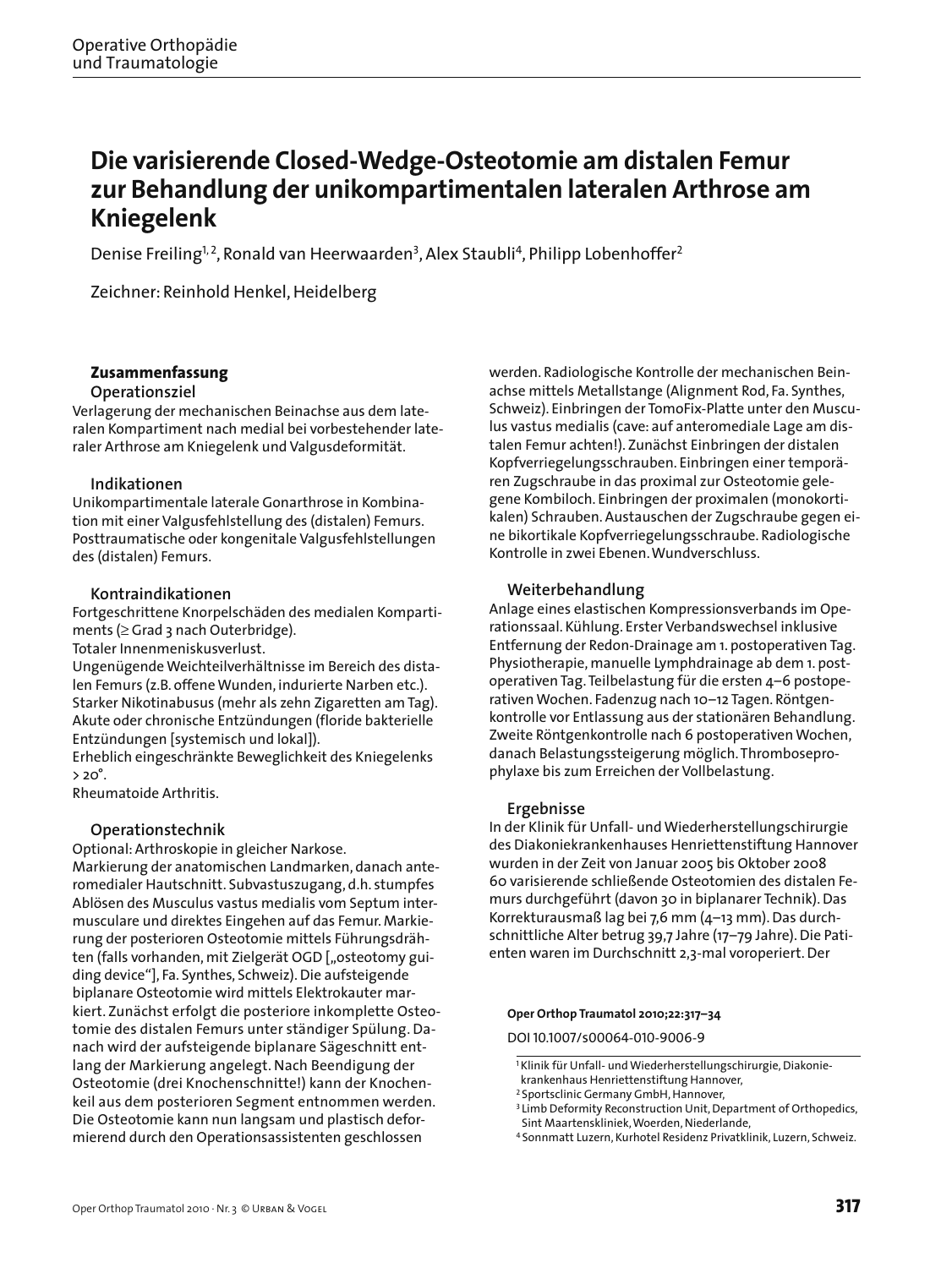Nachuntersuchungszeitraum belief sich im Mittel auf 21 Monate (3–45 Monate).

Die präoperative Beugefähigkeit des betroffenen Kniegelenks betrug durchschnittlich 126°, wobei postoperativ eine mittlere Flexion von 128° ermittelt werden konnte. Bei 25 Patienten lag präoperativ ein Streckdefizit von mindestens 5° im Vergleich zur Gegenseite vor, wohingegen zehn Patienten auch postoperativ zum Zeitpunkt der Nachuntersuchung noch keine volle Extension des Kniegelenks erreicht hatten.

Der Tegner-Score stieg von präoperativ 2,8 (1–4) auf postoperativ 5,6 (2–9), im IKDC-Score (International Knee Documentation Committee) erreichten 18 Patienten Grad A, 27 Patienten Grad B, neun Patienten Grad C und sechs Patienten Grad D. Die Werte der visuellen Analogskala (VAS) für Schmerz betrugen präoperativ durchschnittlich 6,8 (8–2), postoperativ 3,1 (0–7).

Insgesamt mussten sich sieben Patienten einer Revisionsoperation unterziehen (dreimal Pseudarthrose, ein oberflächlicher Infekt, ein tiefer Infekt und ein entlastungspflichtiges Hämatom, eine Fraktur proximal der Tomo-FixMDF-Platte nach Sturz).

## **Schlüsselwörter**

**Unikompartimentale laterale Gonarthrose · Biplanare Osteotomie · Valgusfehlstellung · Plattenfixateur · TomoFixMDF**

## **The Medial Closed-Wedge Osteotomy of the Distal Femur for the Treatment of Unicompartmental Lateral Osteoarthritis of the Knee**

# **Abstract**

### **Objective**

Shifting of the mechanical axis from the lateral to the medial compartment in patients with lateral osteoarthritis in combination with valgus deformity.

### **Indications**

Osteoarthritis of the lateral compartment in combination with valgus deformity of the (distal) femur. Posttraumatic and congenital valgus deformities of the (distal) femur.

## **Contraindications**

Osteoarthritis of the medial compartment ( $\geq$  grade 3 on Outerbridge Scale). Total loss of the medial meniscus. Acute or chronic infections. Rheumatoid arthritis. Heavy smoking. Extension or flexion deficit > 20°. Poor soft-tissue conditions on site of surgery.

## **Surgical Technique**

Optional: arthroscopy before osteotomy. Anteromedial skin incision, subvastus approach with blunt preparation around the vastus medialis muscle and separation of this muscle from the intermuscular septum. The posterior osteotomy is marked with Kirschner wires (OGD [osteotomy guiding device], Synthes, Switzerland, can be used optionally). The biplanar cut is marked on the bone with an electrocautery device. The bone cuts start with the posterior incomplete osteotomy, followed by the anterior biplanar cut. After finishing the osteotomy (three bone cuts!), the bone wedge can be removed. Closing the osteotomy should start very gently as a plastic deformation of the bone. A radiologic control of the leg alignment and the mechanical axis is achieved with an alignment rod (Synthes, Switzerland). The plate should be inserted under the vastus medialis muscle. It is very important, that the surgeon controls the correct anteromedial position of the plate at the distal femur (right and left version of the implant). Fixation of the plate with locking screws distally. Positioning of a lag screw in the dynamic hole directly above the osteotomy. Insertion of monocortical screws in the three remaining holes proximal of the lag screw. Finally, the lag screw is changed to a self-tapping bicortical locking head screw. X-ray control, wound closure.

### **Postoperative Management**

Elastic bandage of the leg up to the thigh in the operating room. Change of the dressing on day 1 after surgery. Ice treatment. Walking on crutches starting day 1 after surgery. Physiotherapy and manual lymph drainage starting on day 1 after surgery. Partial weight bearing for the first 4–6 weeks after surgery. Suture removal after 10–12 days. X-ray control on day 3 and 6 weeks after surgery. Discharge possible, if wounds are dry (day 4–7).

### **Results**

Between January 2005 and October 2008, 60 patients were treated with medial closed-wedge osteotomy of the distal femur (since 11/2006 only with biplanar osteotomy technique) at the Department of Trauma and Reconstructive Surgery, Diakoniekrankenhaus Henriettenstiftung Hannover, Germany. The average wedge size was 7.6 mm (4–13 mm). The mean age was 39.7 years (17–79 years). The patients had had 2.3 previous surgeries. The mean follow-up was 21 months (3–45 months).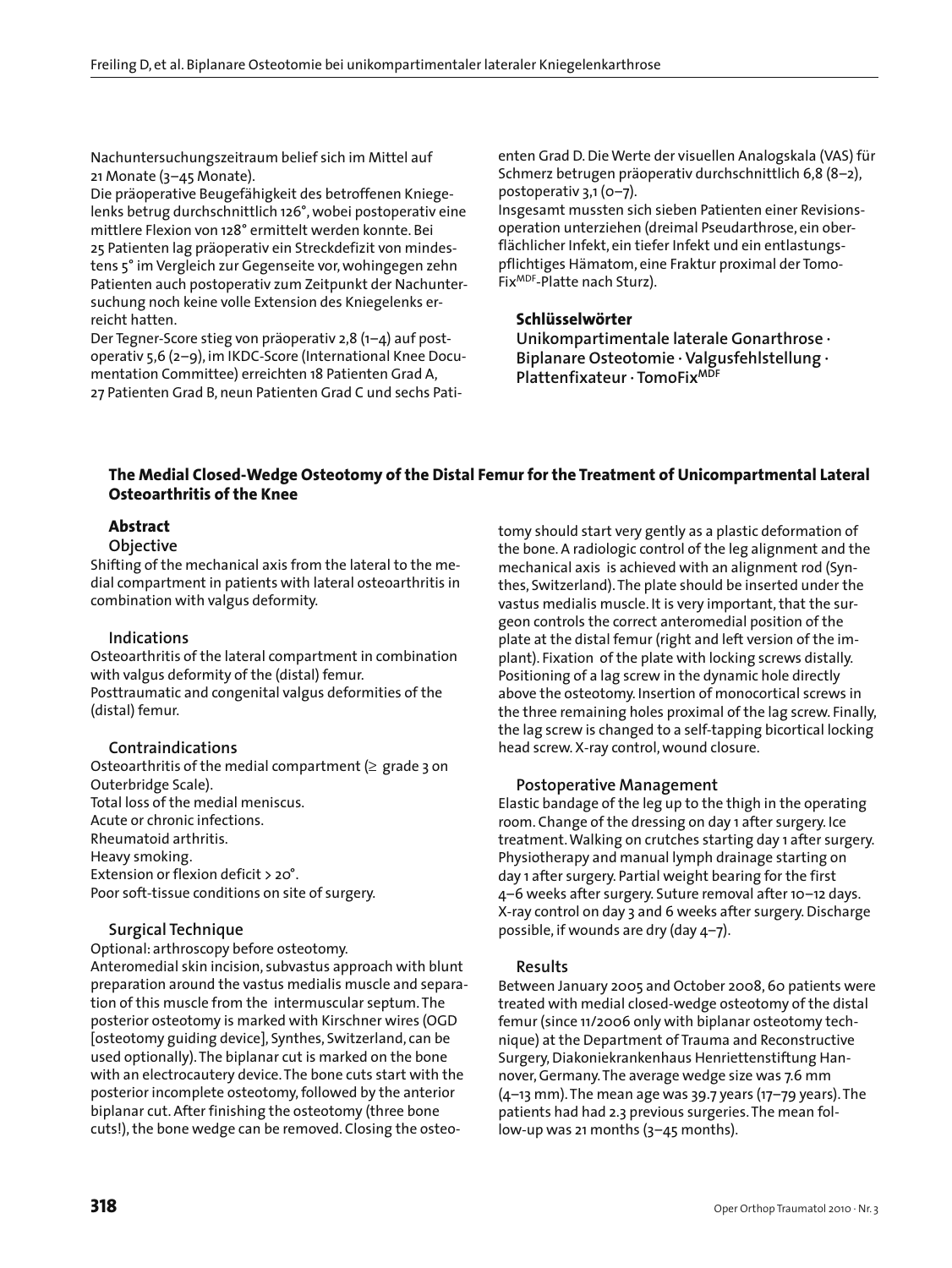Flexion was 126° (95–140°) preoperatively, and 128° (105–140°) postoperatively. 25 patients had at least 5° extension deficit (5–15°) before surgery, whereas ten patient did not reach the full extension at follow-up examination. The Tegner Activity Score increased from 2.8 (1–4) preoperatively to 5.6 (2–9) postoperatively, in IKDC (International Knee Documentation Committee) Score, 18 patients reached grade A, 27 grade B, nine grade C, and six grade D. The visual analog scale (VAS) score decreased from 6.8 (8–2) preoperatively to 3.1 (0–7) postoperatively.

Seven patients had revision surgery (three times delayed union/nonunion of the osteotomy, one superficial and one deep infection, one hematoma, one fracture [proximal of the internal plate fixator] after a fall).

### **Key Words**

**Unicompartmental osteoarthritis of the lateral compartment · Biplanar osteotomy · Valgus deformity · Internal plate fixator · TomoFixMDF**

#### **Vorbemerkungen**

Knienahe Osteotomien erfreuen sich in den letzten Jahren wieder zunehmender Beliebtheit. Grund hierfür sind zum einen neue, winkelstabile Implantate und zum anderen weiterentwickelte, teilweise minimalinvasive Operationsmethoden, welche die Komplikationsrate deutlich gesenkt haben. Die postoperative Zufriedenheit der Patienten konnte deutlich gesteigert werden.

Die valgisierende hohe tibiale Umstellungsoperation zur Behandlung der medialen Arthrose gehört in den meisten orthopädisch-traumatologischen Abteilungen mittlerweile zum Standardrepertoire [3–5], wohingegen die Osteotomie des Femurs bei Valgusdeformitäten und lateraler Arthrose heutzutage noch sehr viel seltener durchgeführt wird.

In der aktuellen Literatur werden unterschiedliche Operationstechniken (u.a. lateral öffnende Verfahren [1], Domosteotomien etc.) mit verschiedenen Implantaten (Kondylenplatten, Spacerplatten etc.) beschrieben, wobei häufig hohen Komplikationsraten in Kauf genommen werden mussten.

Im Folgenden wird die varisierende schließende Osteotomie des distalen Femurs in biplanarer Technik beschrieben, welche durch einen speziell für diesen Eingriff konzipierten, anatomisch geformten, winkelstabilen internen Plattenfixateur TomoFix<sup>MDF</sup> (MDF: mediales distales Femur; Fa. Synthes) und durch eine verbesserte Operationstechnik [2, 10, 11] wesentlich einfacher und sicherer geworden ist. Seit die biplanare Technik in der eigenen Abteilung angewendet wird, konnte die Patientenzufriedenheit signifikant verbessert werden, was zum einen aus der Reduktion von postoperativen Schmerzen, zum anderen aus der schnelleren Wiedererlangung des vollen Bewegungsausmaßes (insbesondere der Beugefähigkeit) resultiert.

#### **Operationsprinzip und -ziel**

Ziel der schließenden varisierenden Osteotomie des Femurs ist die Entlastung des geschädigten lateralen Kompartiments durch die Verlagerung der mechanischen Beinachse nach medial. Der sog. Subvastuszugang ist weichteilschonend und erlaubt eine zügige, schmerzarme Nachbehandlung, ohne die Quadrizepsmuskulatur zu schädigen. Die verbesserte biplanare Osteotomietechnik beugt intraoperativen Rotationsfehlern vor und reduziert das Risiko von postoperativen Beugedefiziten drastisch. Die knöcherne Konsolidierung der Osteotomie wird gefördert und somit Pseudarthrosen vorgebeugt.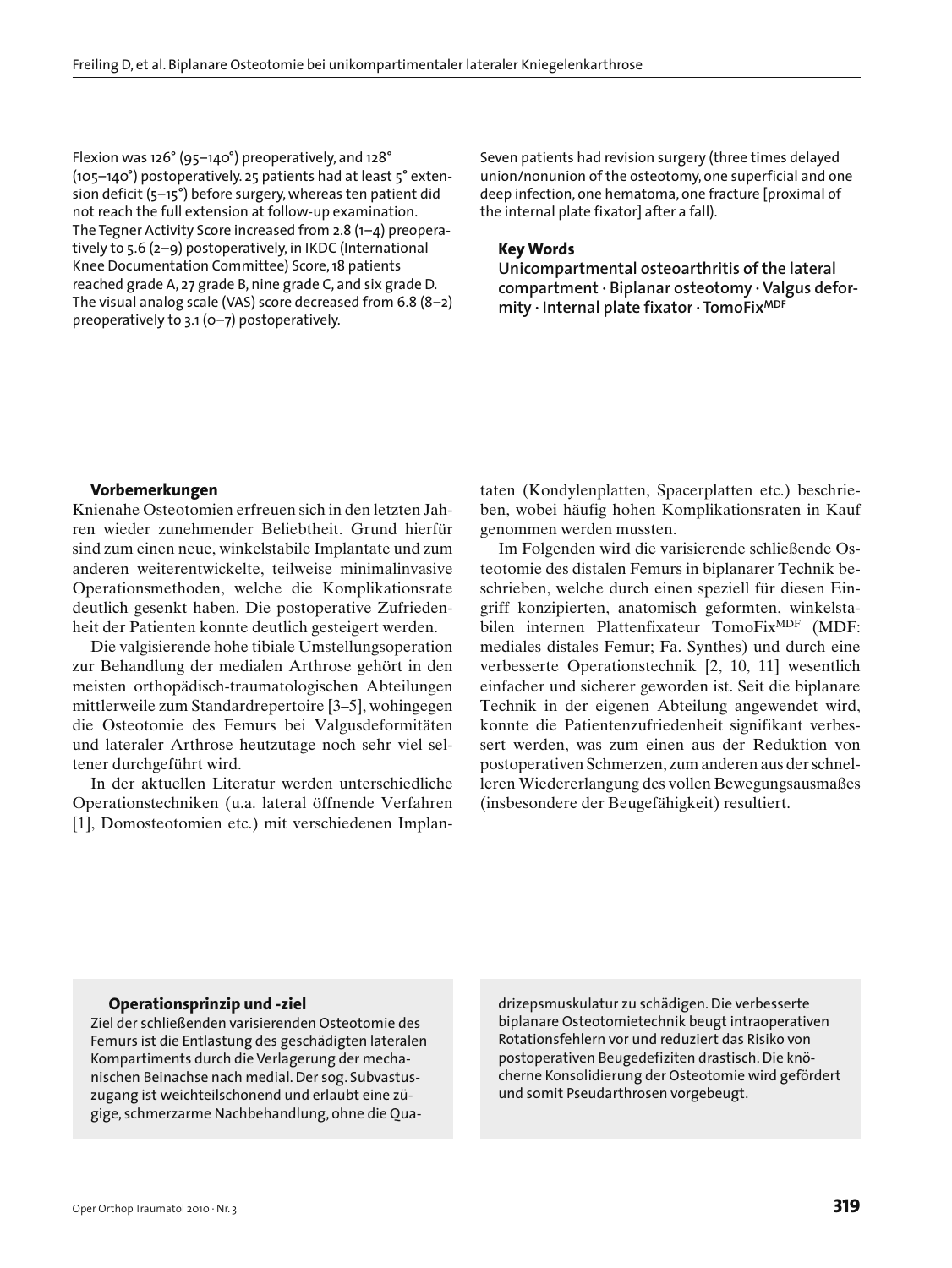# **Vorteile**

- Weichteilschonender Operationszugang ohne Ablösung von Muskulatur.
- Im Gegensatz zu den lateral öffnenden Verfahren keine Irritation durch den von der Muskulatur bedeckten internen Plattenfixateur.
- Meniskus-/Knorpelchirurgie im Rahmen der vorher durchgeführten Arthroskopie möglich.
- Links- bzw. Rechtsversion des Implantats für eine bessere anatomische Lage am distalen Femur.
- Biplanare Osteotomietechnik:
	- Schutz vor intraoperativen Rotationsfehlern.
	- Schnellere knöcherne Konsolidierung.
	- Reduktion von postoperativen Beugedefizite durch Schonung des Recessus suprapatellaris.
	- Schnelle Rehabilitation.
	- Weniger postoperative Schmerzen.

## **Nachteile**

- Bei falscher präoperativer Planung keine Rückzugsmöglichkeit, insbesondere bei Überkorrektur.
- Genaue Kenntnis der Operationstechnik und des Implantats notwendig.

## **Indikationen**

- Unikompartimentale laterale Gonarthrose in Kombination mit einer Valgusdeformität des (distalen) Femurs.
- Kongenitale oder posttraumatische Valgusfehlstellungen des (distalen) Femurs.
- Körperlich aktive Patienten.
- Patientenalter bis 60 Jahre, in Ausnahmefällen bis 70 Jahre.
- Ausreichende präoperative Beweglichkeit des Kniegelenks (Flexion mindestens 90°, Streckdefizit bis 20°).
- Gute Compliance.

## **Kontraindikationen**

- Valgusdeformität überwiegend im Bereich der Tibia.
- Höhergradige Knorpelschäden im medialen Gelenkabschnitt ( $\geq$  Grad 3 nach Outerbridge [6]).
- Kompletter Verlust des Innenmeniskus.
- Ungenügende Weichteilverhältnisse im Bereich des distalen Femurs (z.B. offene Wunden, indurierte Narben etc.).
- Starker Nikotinabusus (mehr als zehn Zigaretten am Tag).
- Akute oder chronische Entzündungen (lokal oder systemisch).
- Rheumatoide Arthritis.
- Erheblich eingeschränkte Beweglichkeit des Kniegelenks.
- Fehlende Compliance.

## **Patientenaufklärung**

- Allgemeine chirurgische Komplikationen wie Infektion (Früh-/Spätinfekt), Verletzung von Gefäßen, Nerven, Muskeln, Sehnen.
- Irritationen der Weichteile durch das Implantat (sehr selten!).
- Wundheilungsstörungen.
- Postoperatives Hämatom, ggf. revisionspflichtig.
- Postoperative Schwellung.
- Pseudarthrose mit nachfolgender erneuter Operation.
- Bewegungseinschränkungen.
- Teilbelastung der operierten Extremität für mindestens 4 Wochen.
- Bei Rauchern: Höheres/hohes Risiko einer verzögerten Knochenheilung sowie von Wundheilungsstörungen.

## **Operationsvorbereitungen**

- Röntgenaufnahmen des Kniegelenks in zwei Ebenen sowie Tangentialaufnahme der Patella.
- Ganzbeinaufnahme der zu operierenden Extremität unter Belastung.
- Bestimmung der Kniegelenkwinkel nach Paley [7], insbesondere des lateralen distalen Femurwinkels (mLDFA) und des medialen proximalen Tibiawinkels (MPTA), sowie des CORA ("center of rotation and angulation") zur Analyse und Lokalisation der valgischen Fehlstellung.
- Optional: Magnetresonanztomographische Aufnahme.
- Optional: Diagnostische Arthroskopie des Kniegelenks in gleicher Narkose direkt vor der geplanten Osteotomie.
- Detaillierte Planung der Operation!

## **Planung**

• Die sorgfältig durchgeführte und somit exakte präoperative Planung ist bei dieser Operationstechnik von entscheidender Bedeutung, da das Korrekturausmaß intraoperativ nach Entnahme des Knochenkeils nur sehr begrenzt verändert werden kann. Die Planung kann sowohl zeichnerisch mit Hilfe von Lineal und Winkelmesser wie auch an der digitalen Röntgenkonsole (eigenes Vorgehen, Kalibrierung des Geräts vor Beginn jeder Planung notwendig!)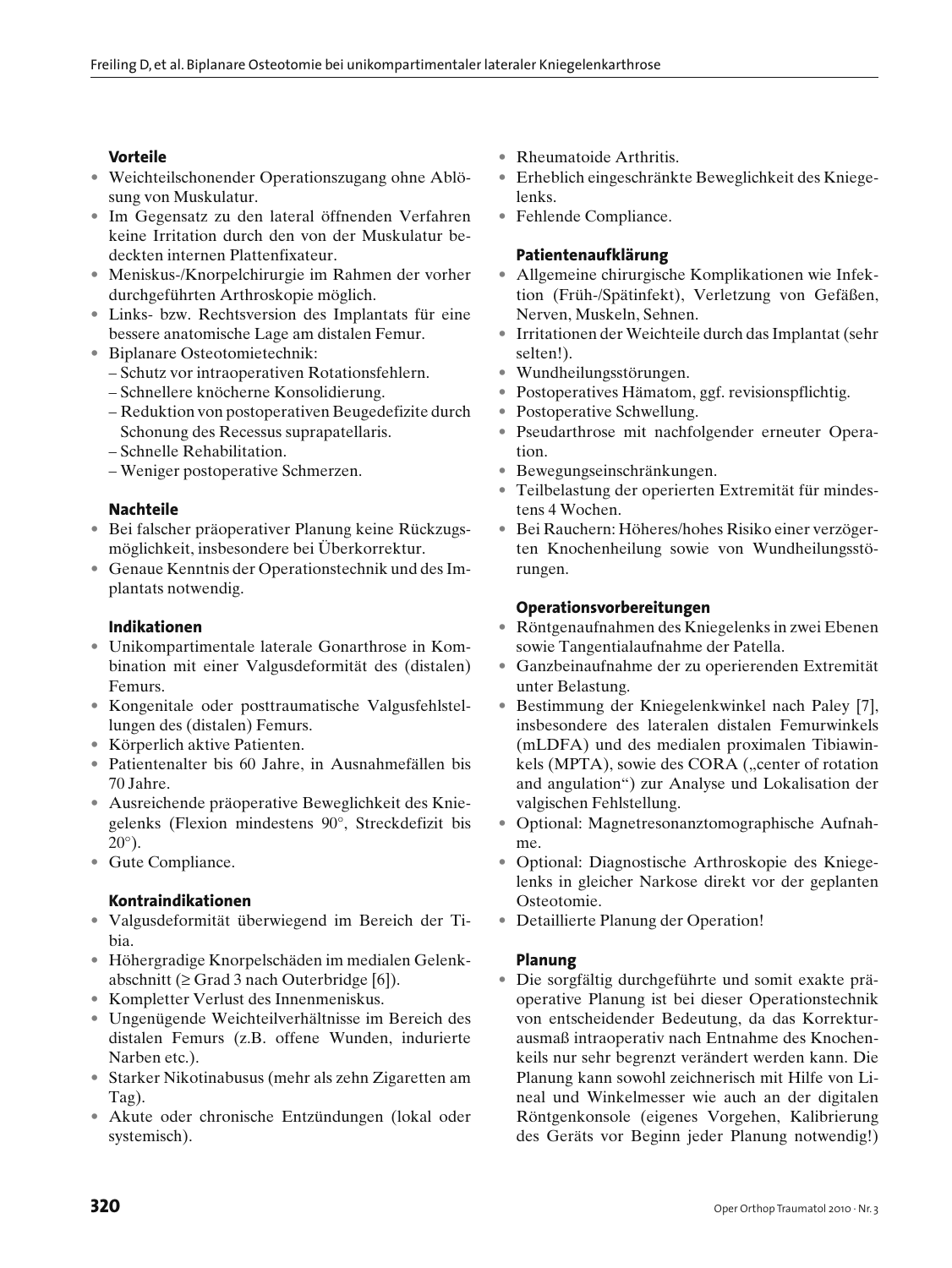vorgenommen werden. Bei der Bestimmung des Korrekturausmaßes sollte unbedingt der individuelle Vergrößerungsfaktors der Röntgenaufnahmen berücksichtigt werden, da anderenfalls Fehlbestimmungen möglich sind. In der von den Autoren angewandten Vorgehensweise wird das Korrekturausmaß in Millimetern angegeben. Dies resultiert u.a. aus der zeichnerischen Darstellung. Nach Eintragung des zu korrigierenden Winkels in die Planungsskizze wird der Abstand (in mm!) des proximalen und distalen Osteotomieschnitts gemessen. Wir verwenden hierbei die Planungsmethode nach Miniaci [8, 9], welche im Folgenden beschrieben werden soll.



#### **Abbildung 1**

Präoperative Ganzbeinaufnahme des zu operierenden Beins unter Belastung. Die rote Linie markiert die präoperative Beinachse.

## **Vorbereitung**

• Anfertigung einer Ganzbeinaufnahme der betroffenen Extremität unter Belastung (exakt anteroposterior [a.p.]! Abbildung 1 mit bereits eingezeichneter mechanischer Belastungsachse).

### **Planung**

- Das Hüftkopfzentrum (H) sowie die Mitte des oberen Sprunggelenks (M) werden markiert (Abbildung 2a).
- Die beiden Markierungen werden durch eine Gerade verbunden. Die entstandene Linie ist die mechanische Beinachse, welche bei einer valgischen Deformität durch das laterale Gelenkkompartiment verlaufen sollte (Abbildung 2a).
- Als Nächstes wird die Kniebasislinie (Abbildung 2a) eingezeichnet (Parallele zu den Gelenkflächen des Tibiaplateaus).
- Die angestrebte postoperative Belastungsachse liegt bei alleiniger Valgusfehlstellung ohne höhergradige Knorpelschäden bei einer mechanischen femoroti-bialen Achse von 0° (Abbildung 2a), bei valgischer Deformität in Kombination mit einer lateralen Arthrose etwas medial der medialen Eminentia intercondylaris (Abbildung 2a), wobei genaue Empfehlungen in der Literatur fehlen. Oberstes Ziel ist die Wahrung oder Herstellung einer weitgehend normalen Ausrichtung der Gelenklinie des Kniegelenks. Je nach radiologischem Befund wird die gewünschte postoperative Achse nun in die Planungsskizze eingetragen.
- Als Nächstes werden der distale, leicht aufsteigende Osteotomieschnitt (Abbildung 2b) sowie das Drehzentrum (D) eingezeichnet, welches sich an der lateralen Kortikalis des distalen Femurs knapp oberhalb der radiologisch sichtbaren Begrenzung der Knorpelfläche der lateralen Kondyle zum Femurschaft befindet (Abbildung 2b).
- Vom Zentrum des Hüftgelenks wird eine Hilfslinie nach medial gezogen (Abbildung 2b). Der Schnittpunkt (S) der gewünschten postoperativen Achse mit der Kniebasislinie wird markiert. Nun wird eine weitere Gerade (Abbildung 2b) eingezeichnet, welche von der Mitte des oberen Sprunggelenks (M) durch den Schnittpunkt S bis zur Hilfslinie verläuft und diese schneidet.
- Der Schnittpunkt dieser Hilfslinie mit der gewünschten postoperativen Belastungsachse wird mit E bezeichnet (Abbildung 2b).
- Nun wird je eine Linie von Punkt H (Hüftkopfzentrum) zu Punkt D (Drehzentrum) und von Punkt D zu Punkt E gezogen. Der aus diesen beiden Linien resultierende Winkel heißt Korrekturwinkel α. Er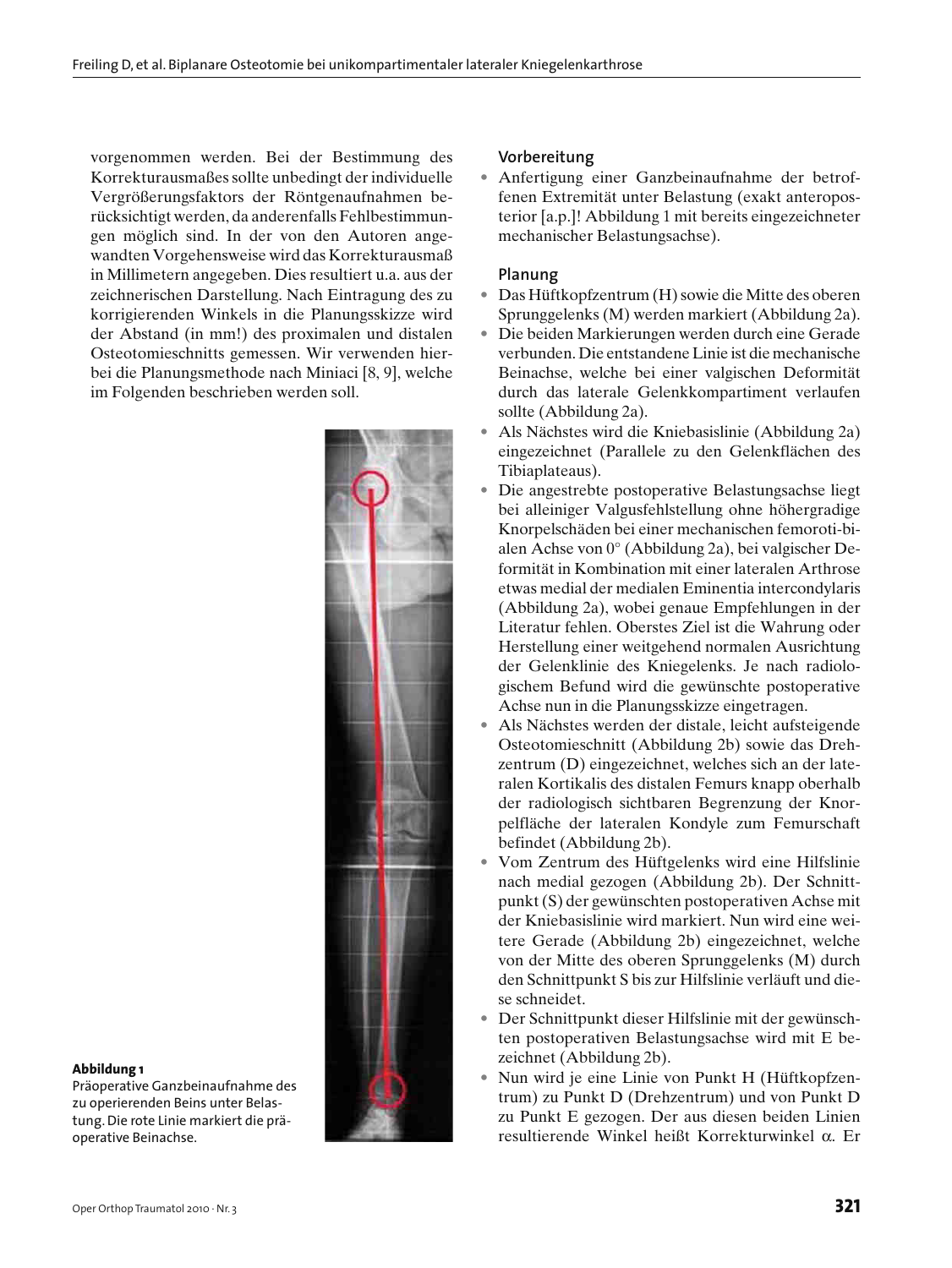#### **Abbildungen 2a bis 2c**

a) Präoperative Planung: Zunächst werden das Hüftkopfzentrum (H) sowie die Mitte des oberen Sprunggelenks (M) eingezeichnet. Die Verbindungslinie dieser zwei Punkte markiert die präoperativ vorhandene mechanische Beinachse. Die Kniebasislinie wird ebenfalls eingezeichnet. Je nach präoperativem Arthrosegrad bzw. der vorhandenen Valgusdeformität wird die postoperativ anzustrebende Traglinie ebenfalls eingetragen.

b) Das Drehzentrum D sowie der distale Schnitt der Osteotomie werden eingetragen. Eine Hilfslinie wird vom Hüftkopfzentrum nach medial eingezeichnet. Als Schnittpunkt S wird der Punkt auf der Kniebasislinie benannt, welcher diese mit der zu erzielenden postoperativen Tragachse schneidet. Es wird eine weitere Gerade eingezeichnet, welche den Mittelpunkt M des oberen Sprunggelenks mit dem Schnittpunkt S verbindet. Der Schnitt-

punkt dieser Geraden mit der Hilfslinie wird mit E bezeichnet. Danach wird je eine Linie von Punkt H (Hüftkopfzentrum) zu Punkt D (Drehzentrum der Osteotomie) und von Punkt D zu Punkt E gezogen. Der durch diese beiden Linien gebildete (Korrektur-)Winkel wird  $\alpha$  genannt.

entspricht dem Korrekturwinkel des distalen Femurs (Abbildung 2c).

• Im nächsten Schritt wird der proximale Osteotomieschnitt im entsprechenden (Korrektur-)Winkel α zur bereits vorhandenen distalen Osteotomie eingezeichnet (s. Abbildung 2c). Die Basis des Osteotomiekeils kann nun an der medialen Femurkortikalis (in mm!) unter Berücksichtigung des jeweiligen Maßstabs abgelesen werden (bei digitalen Röntgengeräten ist die Kalibrierung vor Beginn der Planung notwendig!).

### **Instrumentarium und Implantate**

- Interner Plattenfixateur TomoFix<sup>MDF</sup> (MDF: mediales distales Femur), Links- bzw. Rechtsversion des Implantats (Abbildungen 3a und 3b).
- Bohrhülsen (inklusive Einsatz für Kirschner-Drähte [2 mm]) sowie Positionierhilfe (Abbildung 4).



c) Der Winkel α wird bestimmt. Diese ermittelte Gradzahl wird als geplante proximale Osteotomie eingetragen. Die Basis des resultierenden Keils an der medialen Femurkortikalis wird abgemessen (Korrekturausmaß [in mm!]; cave: individuellen Vergrößerungsfaktor beachten).

- Mono- und bikortikale Kopfverriegelungsschrauben (Abbildung 5).
- Bildverstärker.
- Gegebenenfalls sterile Oberschenkelblutsperre.
- OGD ("osteotomy guiding device") als Zielgerät (Fa. Synthes, Schweiz; Abbildungen 6a und 6b).
- Fünf Bohrdrähte, 3 mm.
- Alternativ zum Zielgerät vier Kirschner-Drähte mit Bohrerspitze als Führungsdrähte.
- Sterile Metallstange zur intraoperativen Überprüfung der Beinachse (z.B. Alignment Rod, Fa. Synthes).
- Falls kein OGD vorhanden, sterile Messlehre zur Beurteilung der Höhe des Osteotomiekeils.
- Oszillierende Säge mit einem breiten (90 mm Länge) und einem schmalen Sägeblatt (50 mm Länge) für den aufsteigenden Schenkel der bikortikalen Osteotomie.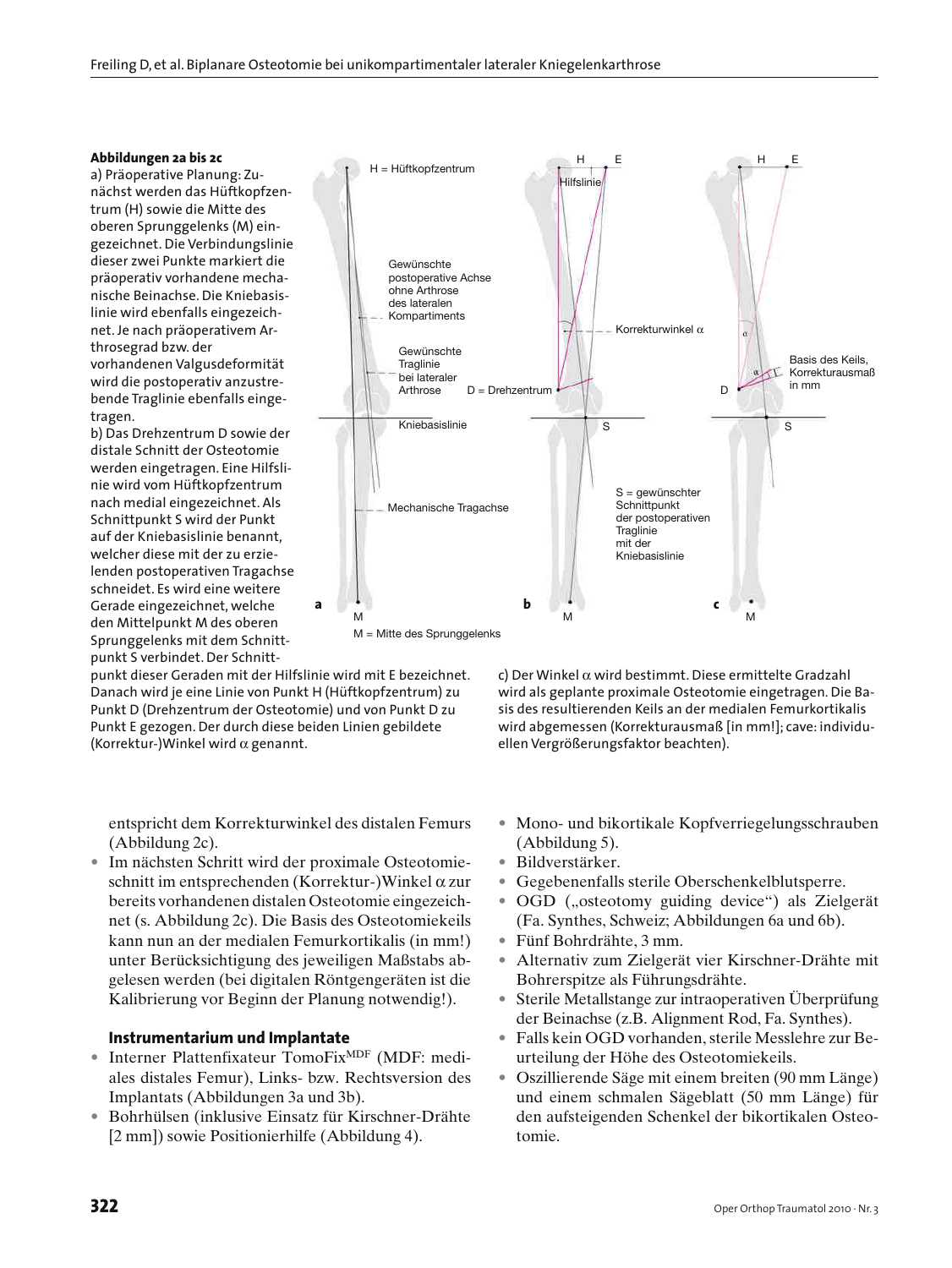### **Abbildungen 3a und 3b**

a) Interner Plattenfixateur Tomo-FixMDF (MDF: mediales distales Femur). Es sind eine Rechts- und eine Linksversion erhältlich. b) TomoFix<sup>MDF</sup> mit eingebrachten Schrauben.







#### **Abbildung 4**

Mit der Positionierhilfe werden die Bohrhülsen in die bereits vorgegebenen Windungen des Plattenfixateurs eingebracht. Sie wird nach Eindrehen der Bohrhülsen wieder entfernt.



**Abbildung 5** Kopfverriegelungschrauben: Grün: Selbstschneidend. Blau: Selbstschneidend und selbstbohrend.

#### **Abbildungen 6a und 6b**

a) Das Zielgerät OGD ("osteotomy guiding device"; Fa. Synthes, Schweiz) erleichtert das Einbringen der Führungsdrähte. Mit Hilfe dieses Instruments werden je drei Drähte distal und proximal eingebracht. Auf einer kalibrierten Messlatte kann das gewünschte Korrekturausmaß exakt eingestellt und auf einer markierten Anzeige abgelesen werden. b) Das OGD wird mit einem weiteren Draht am Femurschaft temporär befestigt.



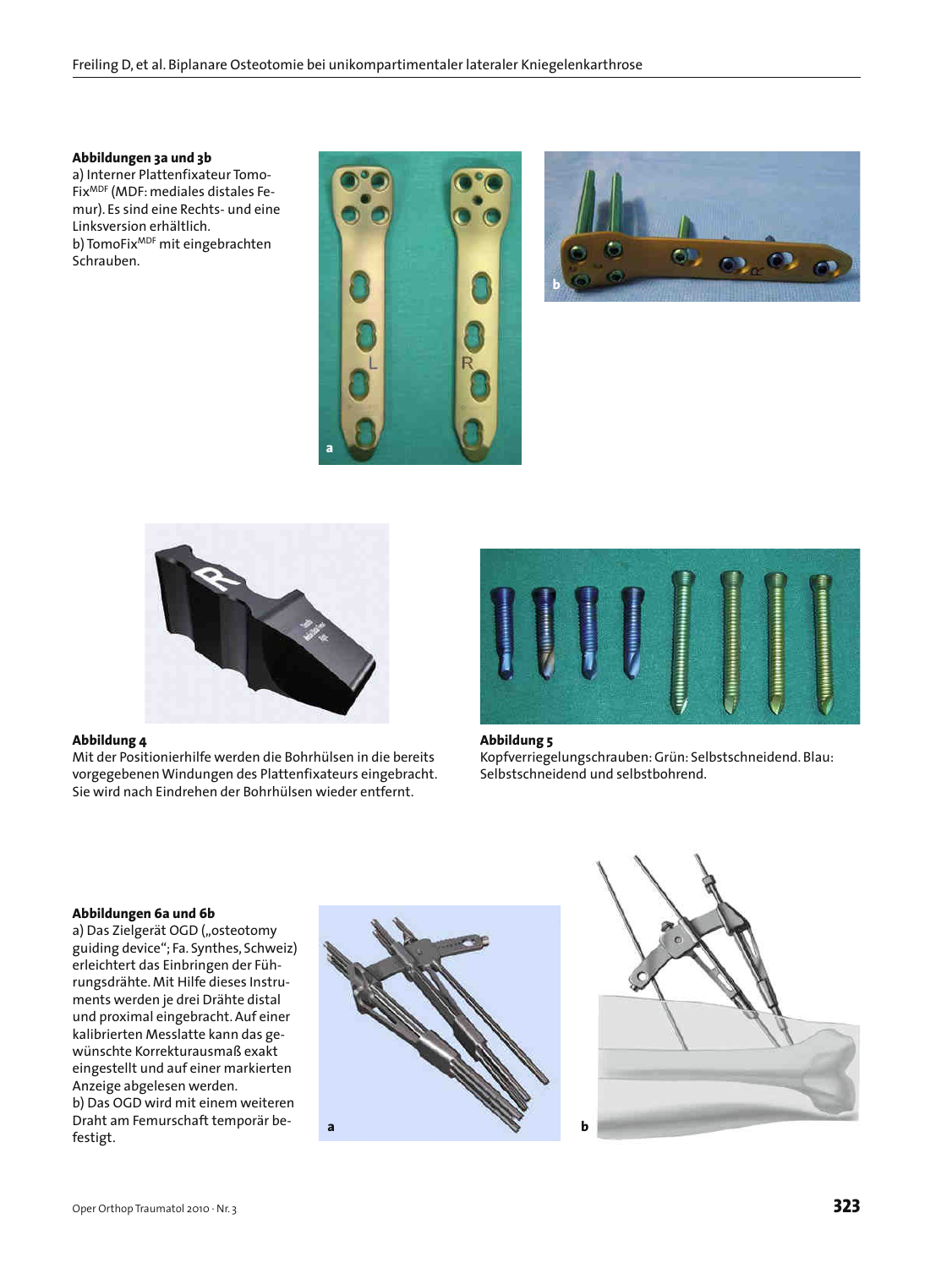• 4,5-mm-Kortikalisschrauben in verschiedenen Längen als temporäre Zugschrauben.

## **Anästhesie und Lagerung**

- Intubationsnarkose oder rückenmarksnahe Regionalanästhesie.
- Systemische Antibiotikaprophylaxe ("single shot"), z.B. mit Cefazolin 2 g i.v.
- Rückenlage.
- Abdeckung des gesamten Beins inklusive des Beckenkamms, um eine intraoperative Kontrolle der mechanischen Beinachse zu ermöglichen (Abbildung 7).
- Anlage einer sterilen Oberschenkelblutsperre (optional).
- Leichtes Absenken des gegenseitigen Beins, um eine Durchleuchtungskontrolle in zwei Ebenen zu ermöglichen und dem auf der Innenseite der zu operierenden Extremität stehenden Operateur Bewegungsfreiheit zu garantieren.
- Platzieren des Bildverstärkers ipsilateral des betroffenen Beins.

#### **Abbildung 7**

Lagerung des Beins. Vor Beginn der Operation wird das betroffene Bein inklusive des Beckenkamms steril abgedeckt. Auf diese Weise kann auch intraoperativ die Mitte des Hüftkopfzentrums und somit die intraoperative Tragachse radiologisch ermittelt werden.

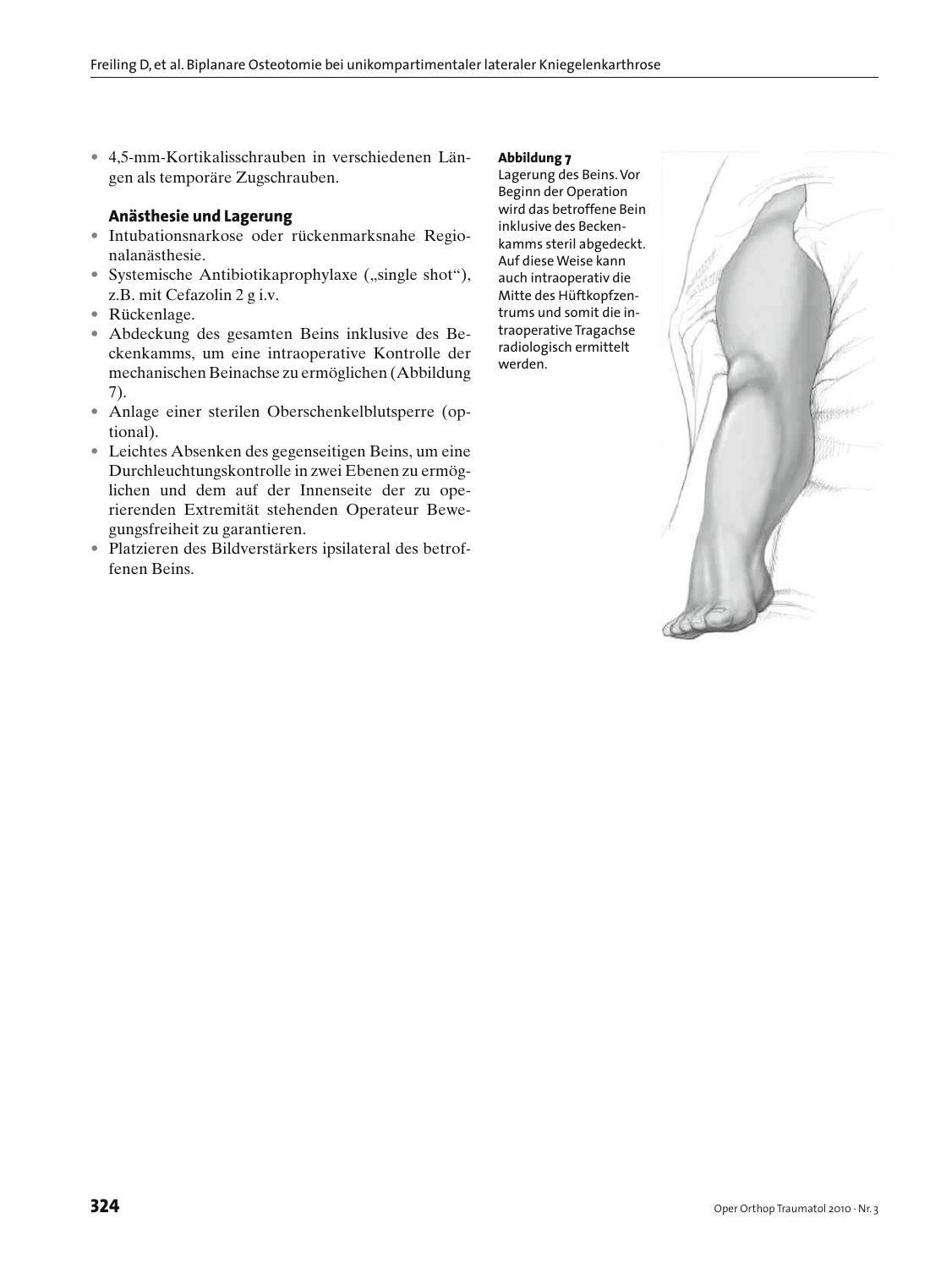# **Operationstechnik**

# Abbildungen 8 bis 18



#### **Abbildungen 8a bis 8c**

#### *Zugang.*

Markierung der anatomischen Landmarken auf der Haut: Patella, Tuberositas tibiae und Ligamentum patellae (a). Die Hautinzision beginnt anteromedial, ca. 1 Handbreit über dem oberen Patellapol, und reicht nach distal bis zum oberen Drittel der Patella. Dieser Hautschnitt kann ggf. später bei weiterführenden Operationen (z.B. Implantation einer Totalendoprothese) benutzt werden und beugt Wundheilungsstörungen vor. Nach scharfer Präparation durch das subkutane Fettgewebe erfolgt die Inzision der Faszie des Musculus vastus medialis (b). Unter Berücksichtigung und ggf. Ligatur der versorgenden Perforansgefäße Abschieben des Muskels vom darunterliegenden Septum intermusculare. Stumpfes Eingehen direkt auf das Femur (sog. Subvastuszugang, beschreibt das weichteilschonende und komplikationsarme Eingehen am Unterrand des Musculus vastus medialis; c).

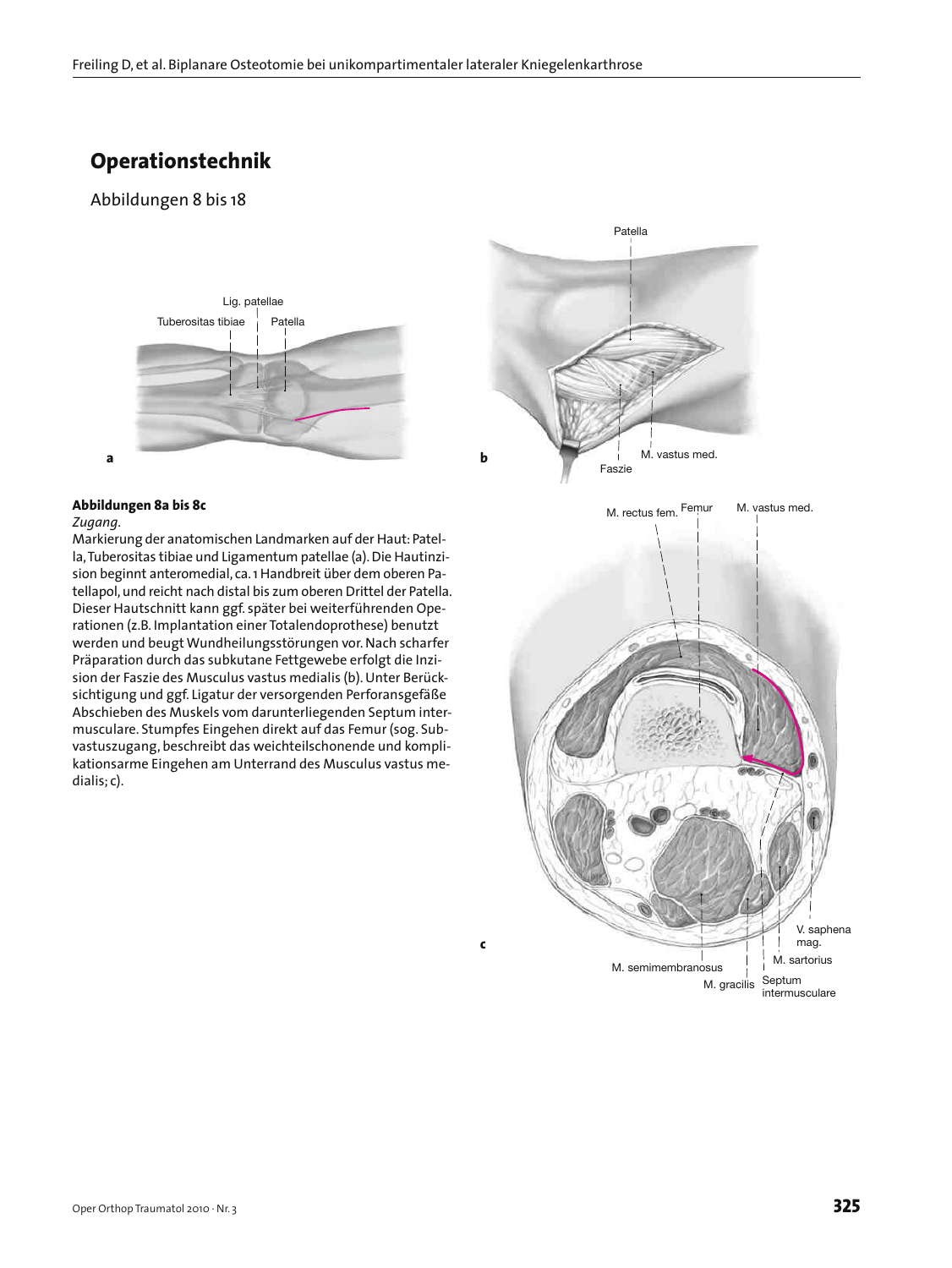#### **Abbildung 9**

Weghalten der Vastusmuskulatur mit einem Langenbeck-Haken zur Streckseite. Die dorsalen Strukturen werden durch einen Hohmann-Haken, welcher nach vorsichtiger Inzision des Septum intermusculare eingesetzt wird, geschützt. Gegebenenfalls müssen störende Weichteilbrücken stumpf gelöst werden, um eine weitgehend spannungsfreie Retraktion der Weichteile zu erlangen. Beim Einsetzen des Hohmann-Hakens ist auf einen ständigen knöchernen Kontakt seiner Spitze am Femur zu achten, um iatrogene Verletzungen der hinter dem Septum intermusculare befindlichen Strukturen (Arterie, Vene, Nerv) zu vermeiden. Um ausreichende Übersicht zu erlangen, muss mitunter das mediale patellofemorale Ligament (MPFL) kurzstreckig inzidiert werden (am Operationsende Verschluss notwendig!).





**Abbildungen 10a bis 10f** (Legende nächste Seite)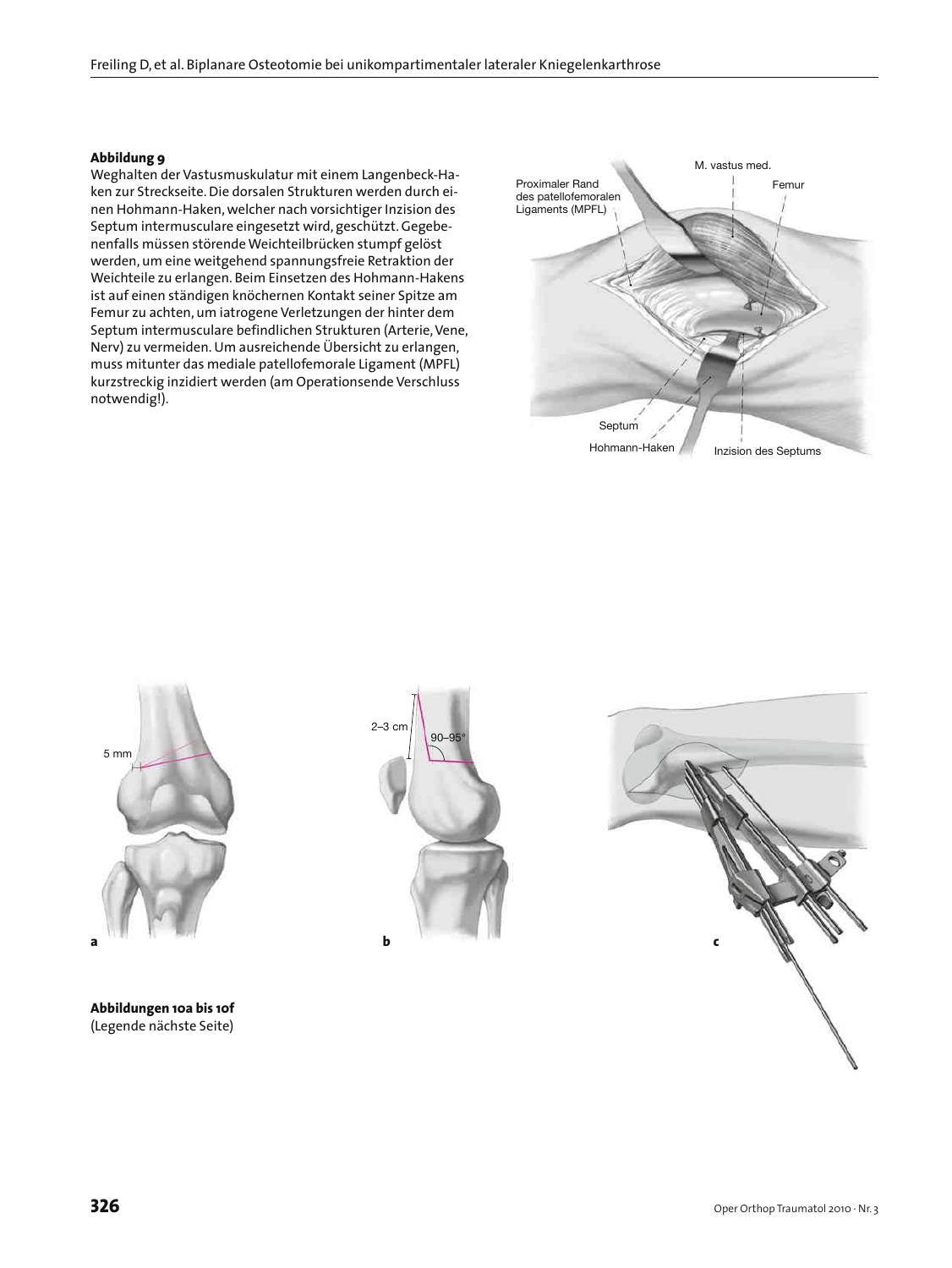

### **Abbildungen 10a bis 10f**

*Markierung der Osteotomie.*

Die gewünschte schräge Osteotomie beginnt ca. 1 cm proximal der medialen Kondyle und endet nach absteigendem Verlauf im Bereich des lateralen Kondylenmassivs (a). Aufgrund des neuen biplanaren Sägeschnitts (s.u.) kann diese schräge Osteotomie im Gegensatz zu früheren Beschreibungen weiter distal beginnen, da nur die hinteren drei Viertel des Femurs osteotomiert werden. Dies ist möglich, da der aufsteigende Sägeschnitt in der Frontalebene iatrogene Verletzungen des Gleitlagers verhindert (b). Mit Hilfe eines neuen Zielgeräts (OGD, Fa. Synthes, entwickelt von P. Holzach, Zürich, und A. Staubli, Luzern, Schweiz, s. Abbildung 6) werden proximal und distal jeweils drei Bohrdrähte platziert, welche die geplante Keilentnahme vorgeben (c). Hierbei lässt sich die präoperativ geplante Korrektur mittels einer auf dem Zielgerät befindlichen Skala ablesen. Das Zielgerät kann danach entfernt werden, die Führungsdrähte werden belassen.

Falls kein Zielgerät vorhanden ist, ist alternativ die Markierung der posterioren Osteotomie mittels Kirschner-Drähten (mit Bohrerspitze) möglich. Dabei hat es sich als praktisch erwiesen, zunächst zwei parallele Drähte als Markierung der distalen hinteren Osteotomie einzubringen (d). Die Keilbasishöhe der medialen Kortikalis entspricht dem Ausmaß der präoperativen Planung (in mm) und kann bei Bedarf eingezeichnet werden. Danach werden zur Markierung der proximalen Osteotomie



zwei weitere Drähte im posterioren Anteil platziert (e), welche sich konvergierend ca. 5 mm vor der Gegenkortikalis mit den zwei distalen Drähten treffen (s.o.). Um den Sägevorgang nicht zu behindern, werden die Kirschner-Drähte vor Beginn der Osteotomie gekürzt.

Kontrolle des Korrekturausmaßes mittels steriler Messlehre (f).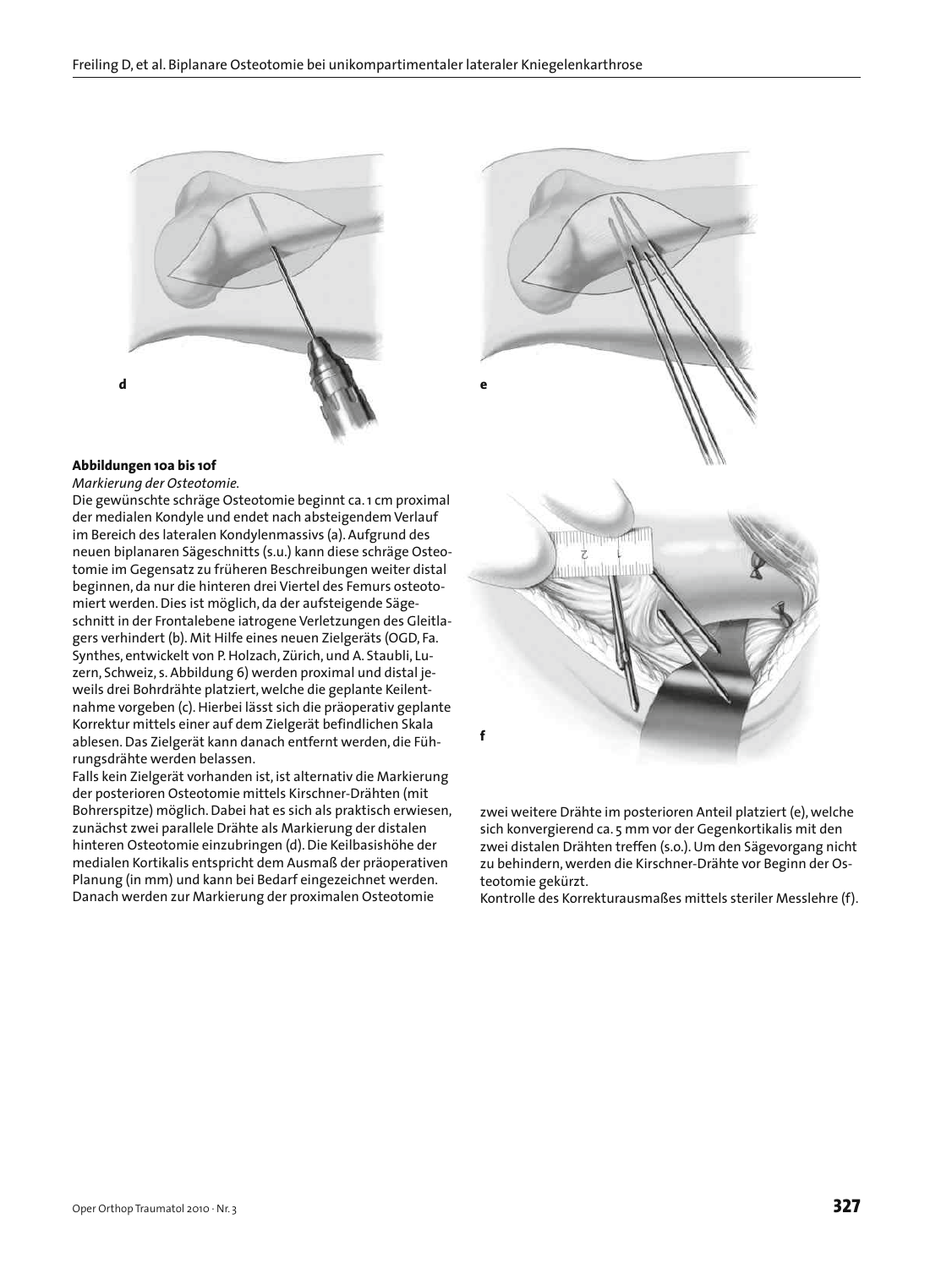



# **Abbildungen 11a und 11b**

#### *Osteotomie.*

Danach wird die Osteotomie der hinteren drei Viertel des Femurs durchgeführt. Die eingebrachten Drähte werden hierbei als Sägeführung benutzt. Beide Sägeschnitte werden innerhalb der Führungsdrähte durchgeführt (a). Die Osteotomien werden immer (!) mit einem neuen Sägeblatt vorgenommen. Die zwei Osteotomien laufen ca. 5 mm vor der Gegenkortikalis zusammen. Beim Anlegen dieser hinteren Sägeschnitte ist auf einen permanenten Weichteilschutz der unmittelbar hinter dem Septum intermusculare befindlichen Gefäße und Nerven zu achten. Im anterioren Viertel des Femurs wird ein im Winkel von 90–95° nach proximal zielender Knochenschnitt durchgeführt, der nach ca. 2–3 cm die vordere Kortikalis erreicht und diese komplett durchtrennt (b). Entscheidende Vorteile des biplanaren Verfahrens sind analog zur valgisierenden Osteotomie der proximalen Tibia die beschleunigte knöcherne Konsolidierung und die Verhinderung von Rotationsfehlern, wobei Letztere gerade im Bereich des distalen Femurs von entscheidender Bedeutung ist.

#### **Abbildung 12**

*Entnahme des Knochenkeils.*

Nach vollständig durchgeführter Osteotomie folgt die Entnahme des osteotomierten hinteren Knochenkeils. Hierbei ist besonders darauf zu achten, dass sämtliche Knochenanteile, speziell im posterioren Bereich, entfernt werden, um beim folgenden Schließen der Osteotomie kein Hypomochlion zu kreieren, welches zu einem Bruch der lateralen Kortikalis führen und ggf. eine Instabilität der Osteotomie nach sich ziehen kann.

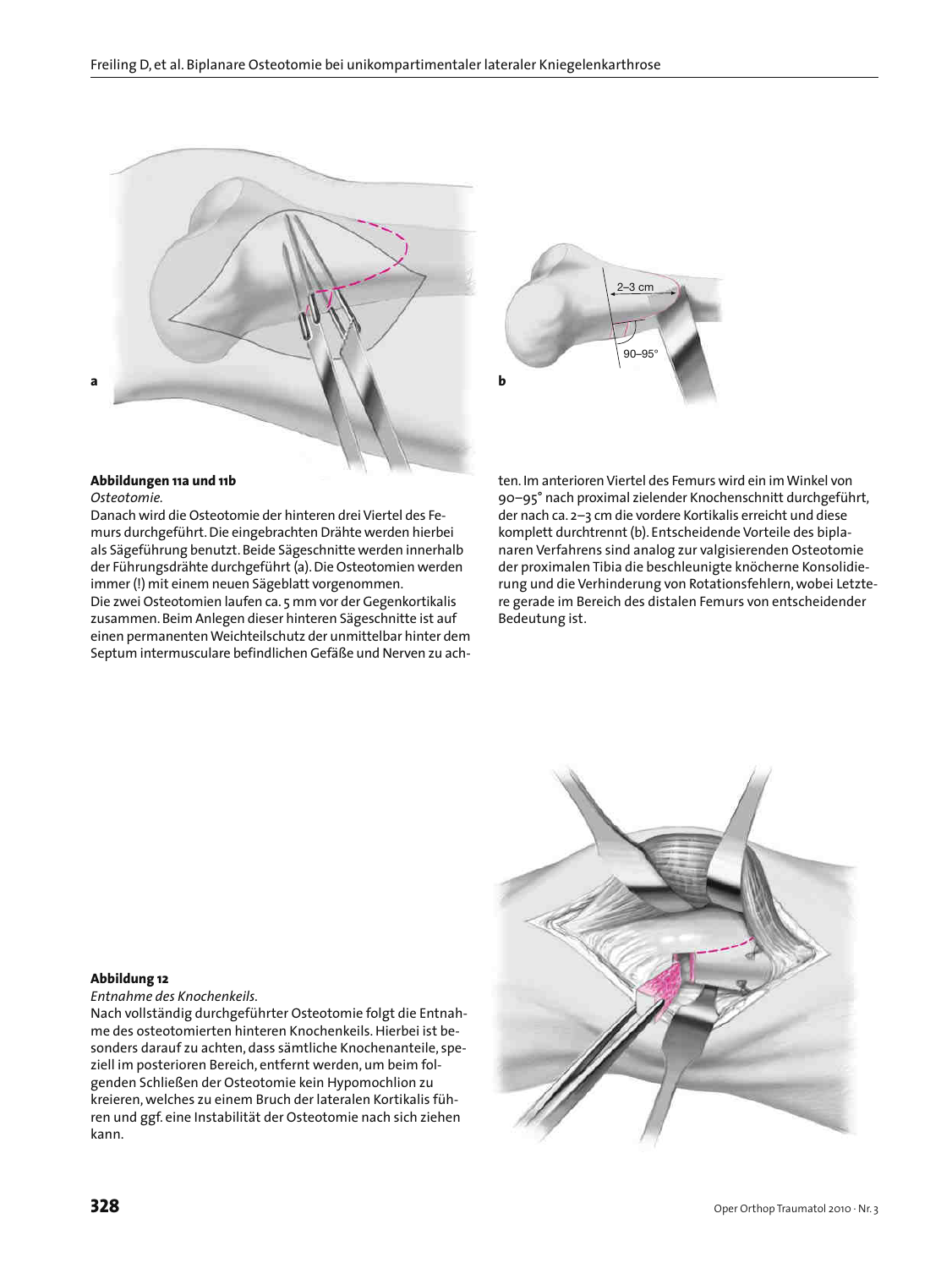#### **Abbildung 13**

*Schließen der Osteotomie.*

Das Schließen der Osteotomie kann einige Minuten dauern und setzt eine ständige Kommunikation zwischen Operateur und Assistent voraus. Der Assistent umfasst mit der einen Hand den lateralen Unterschenkel des Patienten und übt einen leichten Varusstress aus. Die andere Hand am Oberschenkel hält dagegen. Auf diese Weise schließt sich die Osteotomie langsam deformierend unter Erhalt der für die Stabilität sehr wichtigen lateralen Kortikalis. Kann trotz sanften manuellen Drucks keine ausreichende Annäherung der beiden Osteotomieflächen erreicht werden, sollte der Vorgang zunächst gestoppt und die Osteotomie auf ggf. vorhandene knöcherne Hindernisse (z.B. unzureichende Resektion etc.) überprüft werden. Im Normalfall schließt sich die Osteotomie nach 1–2 min unter konstanter Beibehaltung des manuellen Drucks durch den Assistenten.



## **Abbildungen 14a und 14b**

*Kontrolle der Beinachse.*

Nachdem die Osteotomie vollständig plastisch deformierend geschlossen worden ist, kann die erzielte mechanische Beinachse intraoperativ kontrolliert werden. Dazu wird eine Metallstange (Fa. Synthes) sowohl über das mittels Bildverstärker bestimmte Hüftkopfzentrum als auch über die Mitte des oberen Sprunggelenks gehalten (a). Schließlich kann durch die radiologische Darstellung des Kniegelenks streng a.p. die erzielte Tragachse visualisiert werden (b). Die Achse sollte bei entsprechender lateraler Arthrose leicht medial der medialen Eminentia intercondylaris, bei Valgusdeformität ohne höhergradige Knorpelschäden durch die mediale Spina verlaufen. Bei bestehender Unterkorrektur ist eine Nachresektion zu diesem Zeitpunkt möglich. Dagegen können Überkorrekturen nur sehr begrenzt (kein vollständiger Schluss des Osteotomiespalts) beeinflusst werden, wobei möglicherweise Pseudarthrosen durch die fehlende Kompression in Kauf genommen werden müssen (ggf. Spongiosaanlagerung notwendig!). Unter diesem Aspekt sei nochmals auf die adäquate und sorgfältige präoperative Planung hingewiesen.



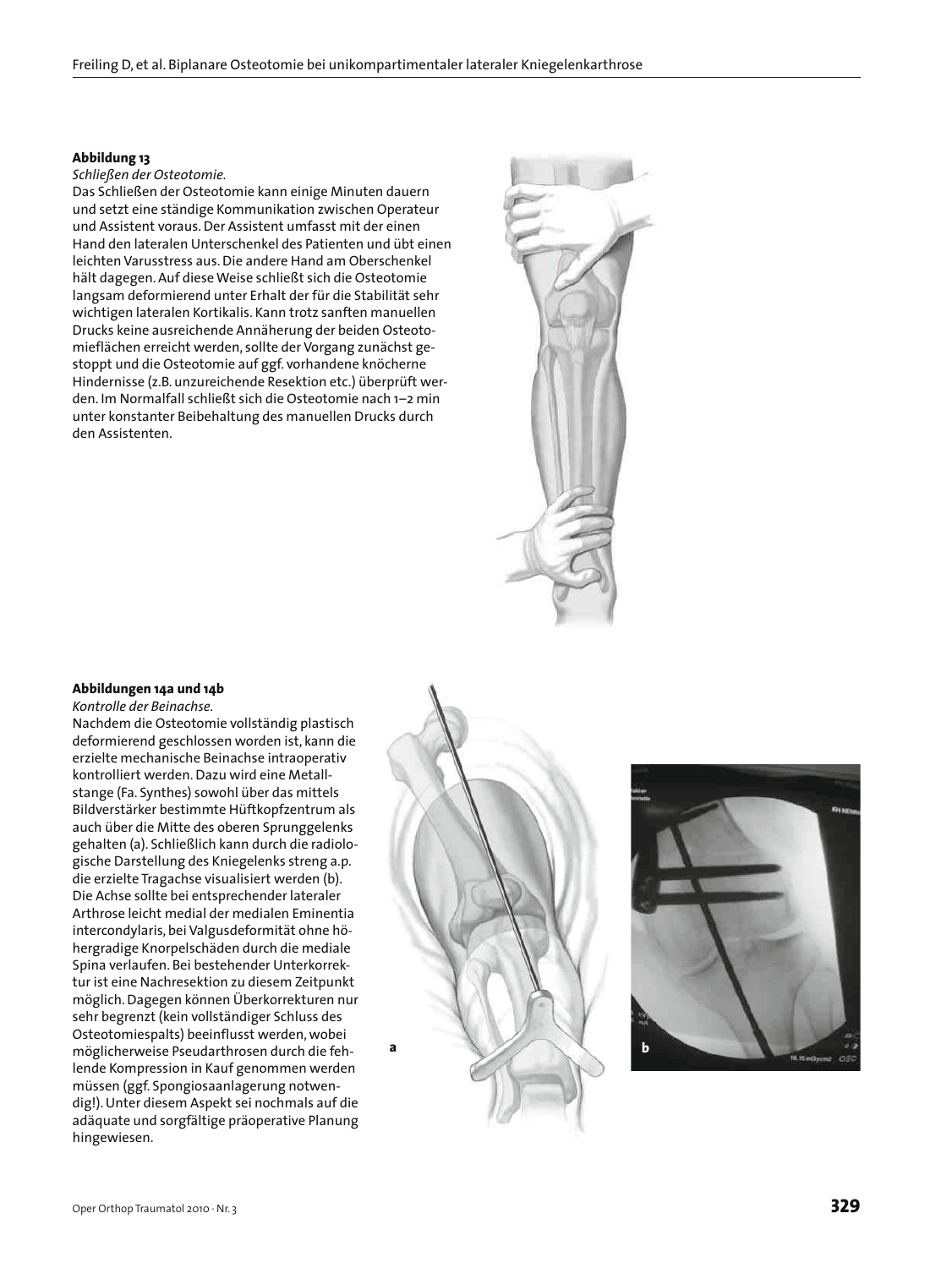

# **Abbildungen 15a und 15b**

*Vorbereitung und Einbringen des Implantats.*

Der TomoFixMDF-Plattenfixateur ist an die anatomischen Gegebenheiten des distalen Femurs angepasst und daher in einer Rechts- und Linksversion erhältlich. Die jeweilige Seite ist mit einem Großbuchstaben auf der Platte kenntlich gemacht. Bevor der Plattenfixateur in den Operationssitus eingebracht wird, müssen die vier distalen Bohrhülsen mit Hilfe einer Positionierhilfe in die vier distalen Bohrlöcher eingedreht werden (a). Hierdurch wird gewährleistet, dass die Gewindegänge der Platte geschützt und die vorgegebene Richtung der Schrauben



respektiert werden. Des Weiteren wird ein Abstandshalter in das proximalste Loch eingesetzt, welcher ein direktes Aufliegen der Platte auf dem Knochen verhindert. Die Platte wird unter dem Musculus vastus medialis eingeschoben (b) und anteromedial im Bereich des distalen Femurs positioniert, wobei unbedingt auf eine parallele Lage der Platte im Schaftbereich zu achten ist. Die distalen Bohrungen in der Platte sind in einem nach lateral um 20° ansteigenden Winkel angebracht, um die Perforation der Kopfverriegelungsschrauben nach hinten am distalen Femur zu vermeiden.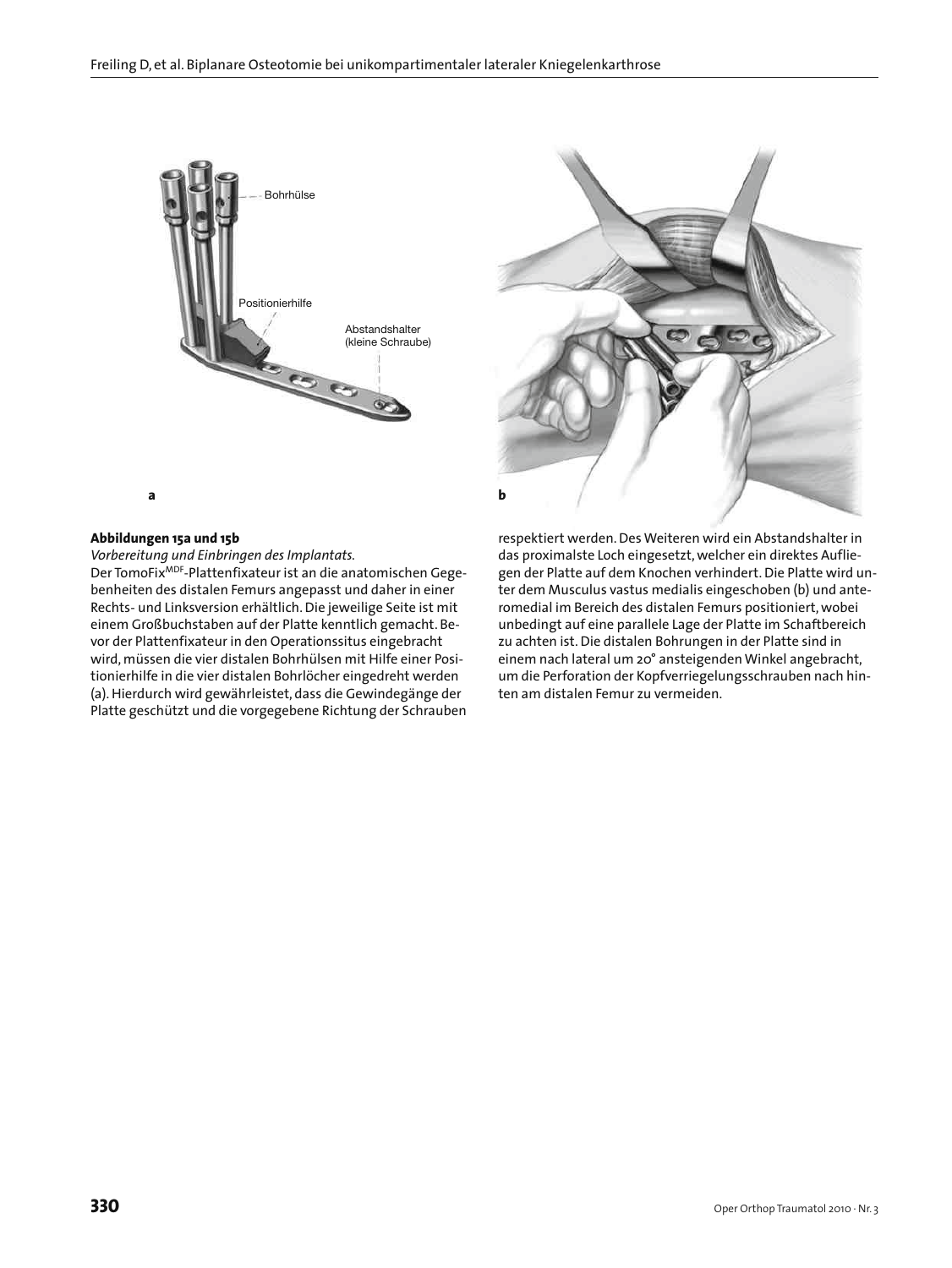

# **Abbildungen 16a bis 16c**

*Osteosynthese.*

Nachdem eine zufriedenstellende Position des TomoFixMDF erreicht ist, wird die Platte mit einem 2-mm-Kirschner-Draht provisorisch fixiert. Hierzu wird eine spezielle Führungshülse für Kirschner-Drähte in eine der distale Bohrhülsen eingebracht und die Position der Platte mittels Bildverstärker überprüft (a). Korrekturen können unmittelbar vorgenommen werden. Nun wird die Ausrichtung des Plattenfixateurs am Femurschaft überprüft. Auch hier kann eine temporäre Fixation mit einem Kirschner-Draht, welcher z.B. in das zweite Loch von proximal eingebracht wird, vorgenommen werden (a,b). Von großer Bedeutung ist die korrekte anteromediale Ausrichtung der Platte und somit der Bohrverläufe, was im weiteren Verlauf der Operation die optimale Lage der Kopfverriegelungschrauben vollständig intraossär bedeutet. Das direkte Anliegen des internen Plattenfixateurs am Knochen ist hierbei ausdrücklich nicht erwünscht (und durch den Abstandshalter auch nicht möglich), um die Durchblutung des Periosts nicht zu kompromittieren und eine schnelle knöcherne Konsolidierung nicht zu behindern.

Bei zufriedenstellender Plattenposition beginnen die Bohrungen für die selbstschneidenden 5,0-mm-LCP-Kopfverriegelungsschrauben mit einem speziell kalibrierten 4,0-mm-Bohrer durch die auf der Platte fixierten Bohrhülsen. Nach Bestimmung der Schraubenlänge wird die Kopfverriegelungsschraube mit einem Drehmomentschraubendreher eingebracht und entsprechend dem Drehmoment von 3,5 Nm einmalig verriegelt. Um Weichteilirritationen zu vermeiden, sollte die Schrau-





be die laterale Kortikalis keinesfalls überragen. Nachdem alle Schrauben im distalen Abschnitt wie beschrieben eingebracht worden sind (c), wird der temporäre, distal eingebrachte Kirschner-Draht entfernt und nach entsprechender Bohrung ebenfalls durch eine Schraube ersetzt.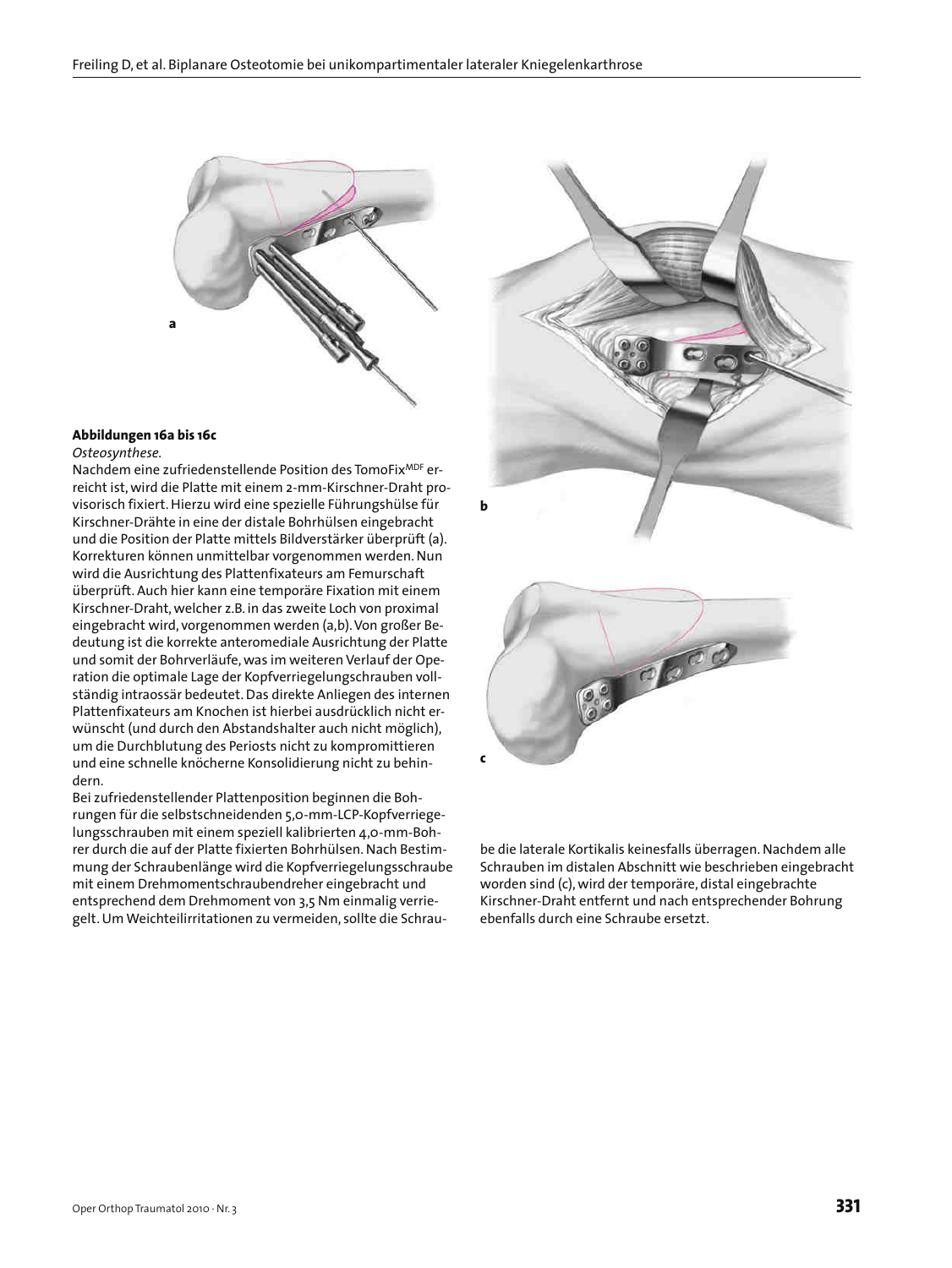#### **Abbildung 17**

#### *Einbringen der temporären Zugschraube.*

Um die Kompression zwischen den Osteotomieflächen zu erhöhen und somit die knöcherne Konsolidierung zu verbessern, folgt nun das Einbringen eine temporären Zugschraube. Diese selbstschneidende 4,5-mm-Kortikalisschraube wird im dynamischen Anteil des proximal zur Osteotomie gelegenen Kombilochs rechtwinklig zum Schaft bikortikal eingebracht. Unter stufenweisem manuellem Andrehen der Schraube ist jetzt eine zusätzliche Kompression möglich, was radiologisch kontrolliert werden kann. Falls es zu einer Fraktur der lateralen Kortikalis gekommen sein sollte, kann mit dieser temporären Zugschraube in aufsteigender Richtung ein nach kaudal gerichteter Kompressionsvektor geschaffen sowie das laterale Scharnier stabilisiert und geschlossen werden.





#### **Abbildungen 18a bis 18c**

*Fertigstellung der Osteosynthese und Wundverschluss.* Die Plattenlöcher des Femurschafts werden von distal nach proximal ersetzt. Dies erfolgt im eigenen Vorgehen mittels monokortikaler selbstbohrender und selbstschneidender Kopfverriegelungsschrauben, wobei die mediale Kortikalis durch einen 4,3-mm-Spiralbohrer lediglich angekörnt wird. Die Schrauben werden wiederum mit dem Drehmomentbegrenzer einmalig verriegelt. Alternativ können bikortikale selbstschneidende Schrauben nach entsprechendem Vorbohren durch die bereits distal verwendeten Bohrhülsen eingebracht werden. Diese Technik hat sich jedoch bei Revisionsoperationen (Korrektur der Plattenposition etc.) als unvorteilhaft erwiesen, da durch das bikortikale Einbringen bereits Verankerungsoptionen verbraucht worden sind.

Schließlich wird die temporäre Zugschraube nach entsprechender bikortikaler Bohrung mittels Bohrbüchse im winkelstabilen Anteil des Kombiloches durch eine Kopfverriegelungsschraube ersetzt. Da diese Schraube direkt proximal der Osteotomie liegt und somit entscheidend zur Stabilität beiträgt, sollte sie bikortikal eingebracht werden (a).

Danach erfolgen die radiologische Kontrolle und Dokumentation mittels Bildverstärker in zwei Ebenen (b, c), wobei sowohl auf die Osteotomie, die exakte Lage der Platte als auch die Schraubenlänge geachtet werden sollte.

Nach Abschluss der Osteosynthese wird sowohl die Inzision im Bereich des MPFL wie auch im Bereich des distalen Musculus vastus medialis wieder verschlossen. Danach folgt die Einlage einer 10er Redon-Drainage (unter Sog) unter dem Muskel, welche schließlich nach kranial ausgeleitet wird. Postoperative Hämatombildungen können auf diese Weise reduziert/vermieden werden.

Danach erfolgt der schichtweise Wundverschluss zunächst der Muskelfaszie, der Subkutis und der Haut. Abschließend wird das operierte Bein mit einem sterilen elastischen Kompressionsverband versorgt.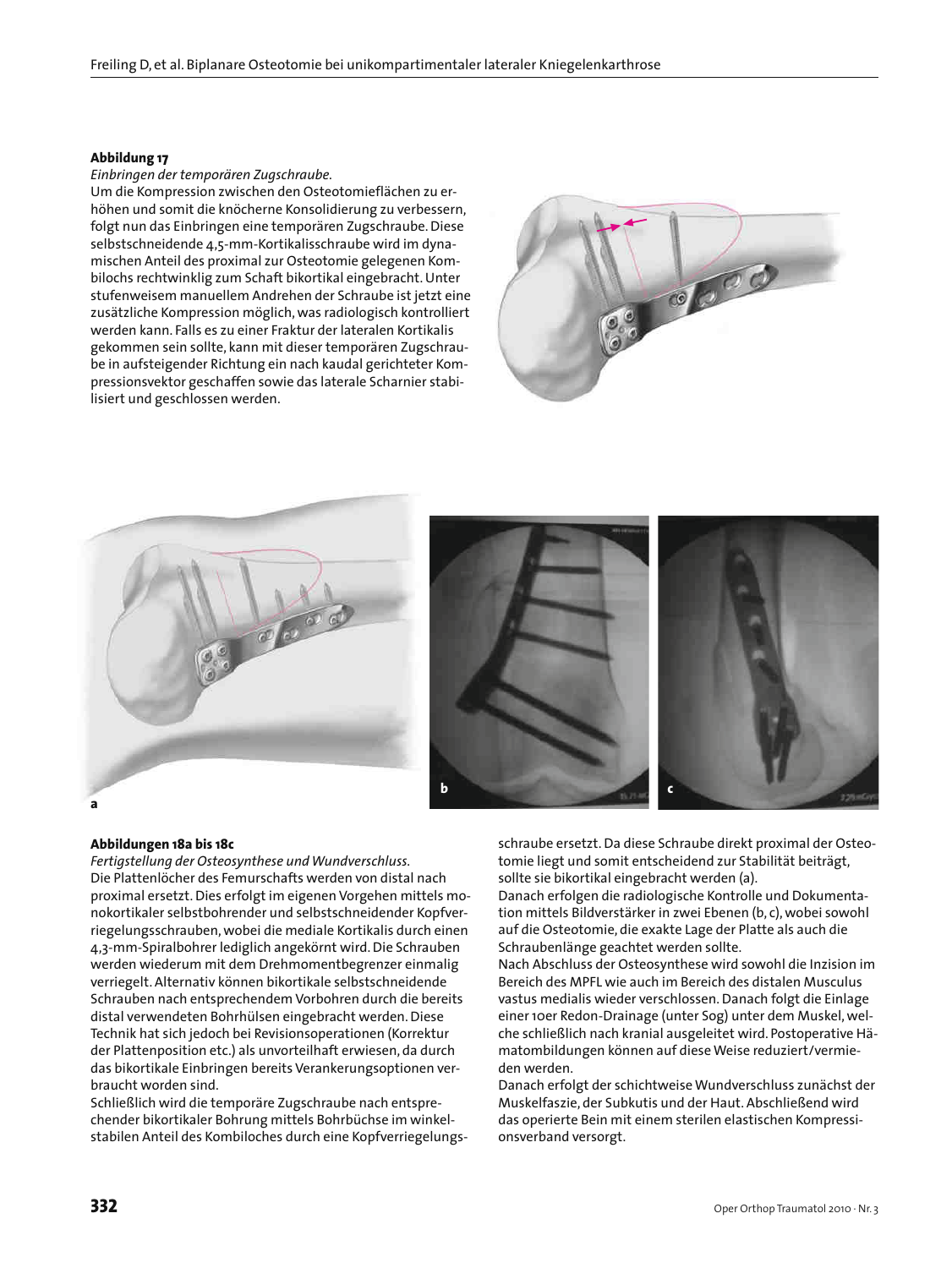#### **Abbildungen 19a und 19b**

Neben den bereits im Operationssaal angefertigten Bildern (mittels Bildverstärker) werden ca. 2–3 Tage nach der Operation Röntgenbilder des operierten Beins in zwei Ebenen aufgenommen (a, b). Diese dienen zur Kontrolle der Osteotomie sowie der eingebrachten TomoFix-Platte.



## **Postoperative Behandlung**

- Elastische Wickelung des Beins inklusive des Oberschenkels im Operationssaal.
- Postoperativ sofortiger Beginn der Kühlung.
- Schmerztherapie nach dem WHO-Schema (Weltgesundheitsorganisation).
- Verbandswechsel am 1. postoperativen Tag, dann täglich.
- Mobilisation ab dem 1. postoperativen Tag.
- Physiotherapie und manuelle Lymphdrainage ab dem 1. postoperativen Tag.
- Teilbelastung für 6 Wochen.
- Thromboseprophylaxe z.B. mit niedermolekularen Heparinen bis zum Erreichen der sicheren Vollbelastung unter Kontrolle insbesondere der Thrombozytenzahl.
- Röntgenkontrolle am 2. oder 3. postoperativen Tag (Abbildungen 19a und 19b).
- Bewegungsschiene bei Bedarf.
- Entlassung bei reizlosen und trockenen Wundverhältnissen zwischen dem 4. und 7. postoperativen Tag.
- Fadenzug (oder ggf. Entfernung der Hautklammern) nach 10–12 Tagen.
- Röntgenkontrolle nach 6 postoperativen Wochen, dann ggf. Übergang zur beschwerdeadaptierten Vollbelastung.

## **Fehler, Gefahren, Komplikationen**

• Ungenügende oder falsche präoperative Planung: Über- bzw. Unterkorrektur!

- Bei Überkorrektur: Osteotomie ggf. nicht vollständig schließen, Spongiosaanlagerung (Beckenkamm) in den Osteotomiespalt erwägen!
- Bei Unterkorrektur: Nachresektion am Osteotomiespalt möglich. Daher intraoperative Kontrolle der Beinachse mittels Bildverstärker obligat.
- Valgische Fehlstellung nicht femoral: Postoperativ schräge Gelenklinie mit erheblichen postoperativen Beschwerden des Patienten.
- Ungenügende Kenntnis des Implantats: Falsche Verriegelungstechnik (einmaliges, manuelles [keine Maschine!] "Klicken" des 4-Nm-Drehmomentschraubendrehers).
- Schädigung der Knochenoberfläche durch falsche Osteotomietechnik (keine Kühlung, schnelles, aggressives Sägen): Steigendes Risiko von Pseudarthrosen.
- Pseudarthrose (ggf. Anlagerung von autologer Spongiosa im Rahmen eines zweiten Eingriffs notwendig).
- Keine ausreichende Weichteilpräparation bzw. kein ausreichender Weichteilschutz (insbesondere der Gefäße [Venae perforantes und/oder Poplitealgefäße]): Blutung mit intraoperativem Hämatom.
- Infektion.
- Plattenbruch (den Autoren ist in den mehr als 150 Fällen ein Plattenbruch bekannt).

## **Ergebnisse**

In unserer Klinik wurden von 01/2005 bis 10/2008 insgesamt 60 varisierende Femurosteotomien in Closed-